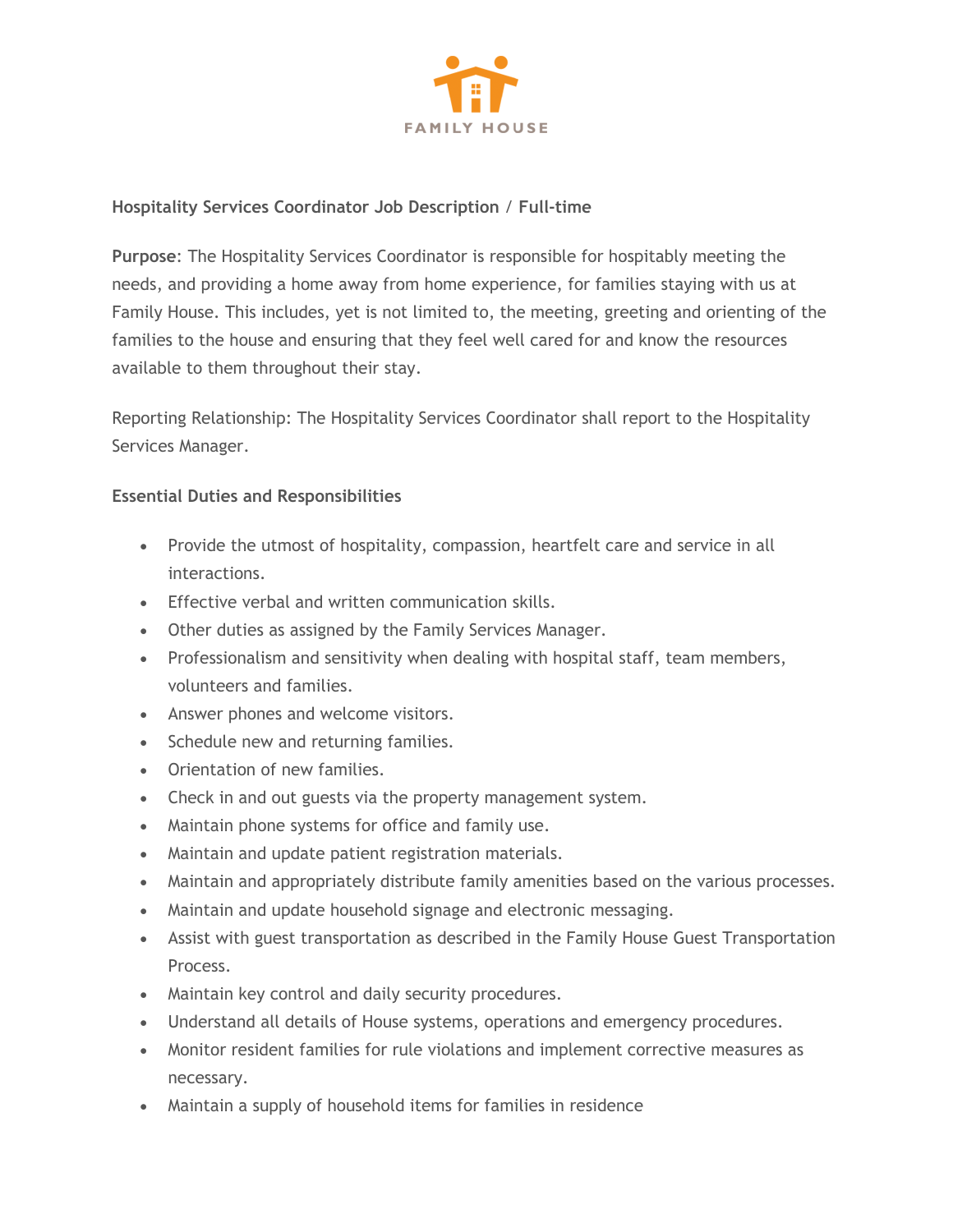

- Identify maintenance issues and communicate with the Director of Facilities to make or schedule repairs.
- Adhere to, and support all safety measures to ensure a safe environment for the team and families.
- Enthusiastically attend and actively participate in scheduled staff meetings, as well as mandatory training sessions.
- Flexibility to work on all 7 days of the week, various shifts during all times of the day, evening and night hours.
- Complete and submit all pass-on logs, and required reports accurately and timely.
- Support volunteers working with you.
- Maintain strict confidentiality with all employee, volunteer, guest/family, and donor information.
- Exhibit professionalism and sensitivity when dealing with hospital staff, team members, vendors, guests, volunteers and families in crisis.
- Adhere to all family service standards including appropriate phone etiquette, greetings and family care.
- Maintain Salesforce database records for accuracy, and update as needed, including family, foundation, corporation, volunteer and individual donor files.
- Must be committed to our mission and agree to be an ambassador of Family House.

## **Non-Essential Duties and Responsibilities**

- Support the housekeeping team with room inspections, cleaning, linens, and updating computer system of room status to ensure a clean and welcoming environment for all team and family members.
- Perform basic maintenance tasks in absence of engineering team members (ie: unclog toilets, change light bulbs etc.)

(Please note: management reserves the right to change, modify, and/or alter any of the duties listed above to meet business demands).

## **QUALIFICATION REQUIREMENTS:**

**Education and/or Experience** High School Diploma (AA or BA preferred) or 2+ years of equivalent hospitality service experience.